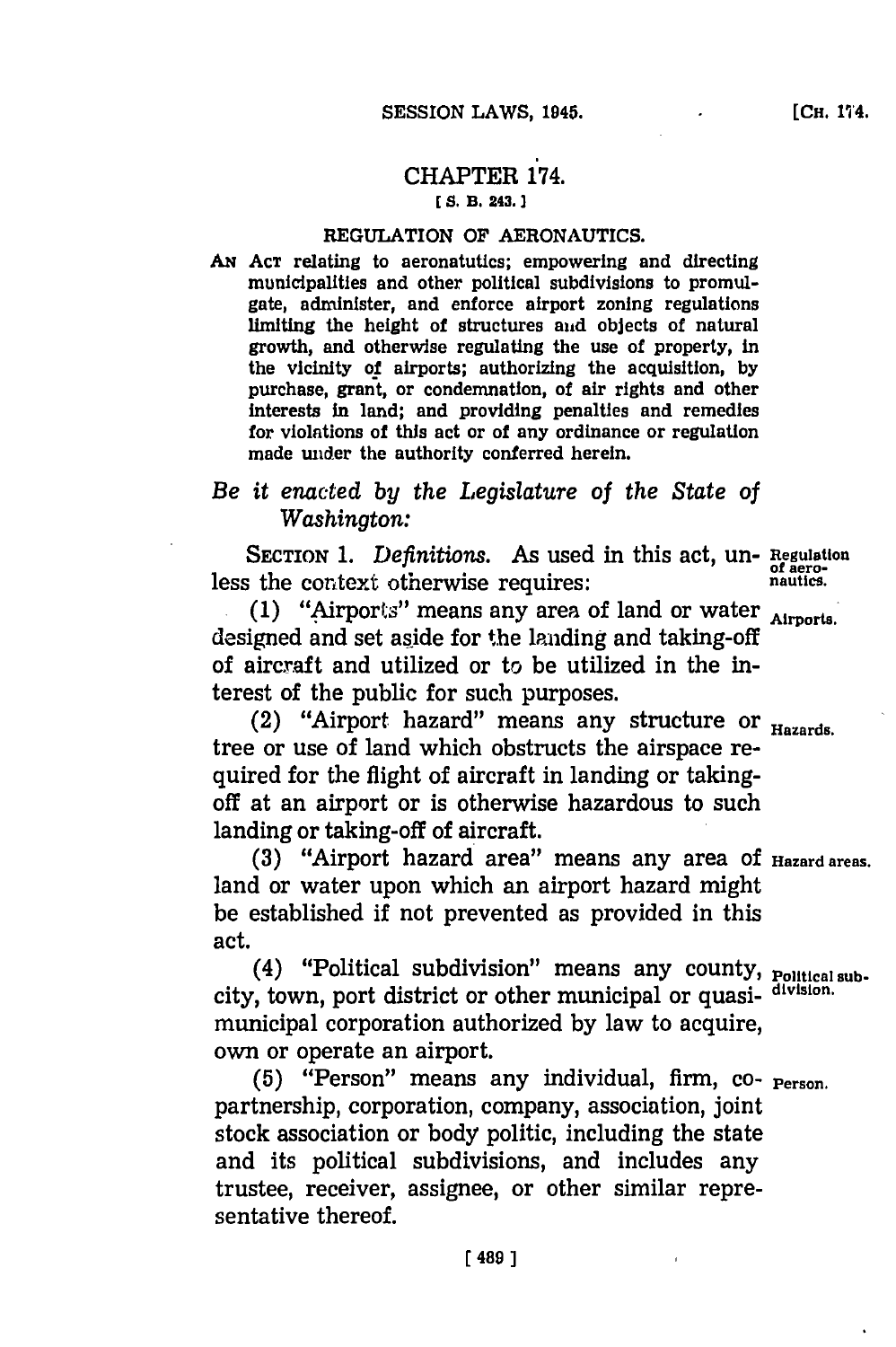### SESSION LAWS, 1945.

**CH.** 174.]

**Structure. (6)** "Structure" means any object constructed or installed **by** man, including, but without limitation, buildings, towers, smokestacks, and overhead transmission lines.

**Airport**<br>hazards<br>contrary to

**Tree. (7)** "Tree" means any object of natural growth.

SEC. 2. Airport Hazards Contrary to Public In-**Figure 1975**<br>**FULL** considerate the state of the constant interest.<br>Interest. **Full constant in the state of the constant of the constant of the constant of the constant of the constant of the constant of the constant of** endangers the lives and property of users of the airport and of occupants of land in its vicinity, and also, if of the obstruction type, in effect reduces the size of the area available for the landing, taking-off and maneuvering of aircraft thus tending to destroy or impair the utility of the airport and the public investment therein. Accordingly, it is hereby declared: (a) that the creation or establishment of an airport hazard is a public nuisance and an injury to the community served **by** the airport in question; **(b)** that it is therefore necessary in the interest of the public health, public safety, and general welfare that the creation or establishment of airport hazards be prevented; and **(c)** that this should be accomplished, to the extent legally possible, **by** exercise of the police power, without compensation. It is further declared that both the prevention of the creation or establishment of airport hazards and the elimination, removal, alteration, mitigation, or marking and lighting of existing airport hazards are public purposes for which political subdivisions may raise and expend public funds and acquire land or property interests therein.

> **SEC. 3.** *Power to Adopt Airport Zoning Regulations.*

> **(1)** In order to prevent the creation or establishment of airport hazards, every political subdivision having an airport hazard area within its territorial limits may adopt, administer, and enforce, under the police power and in the manner and upon the conditions hereinafter prescribed, airport zon-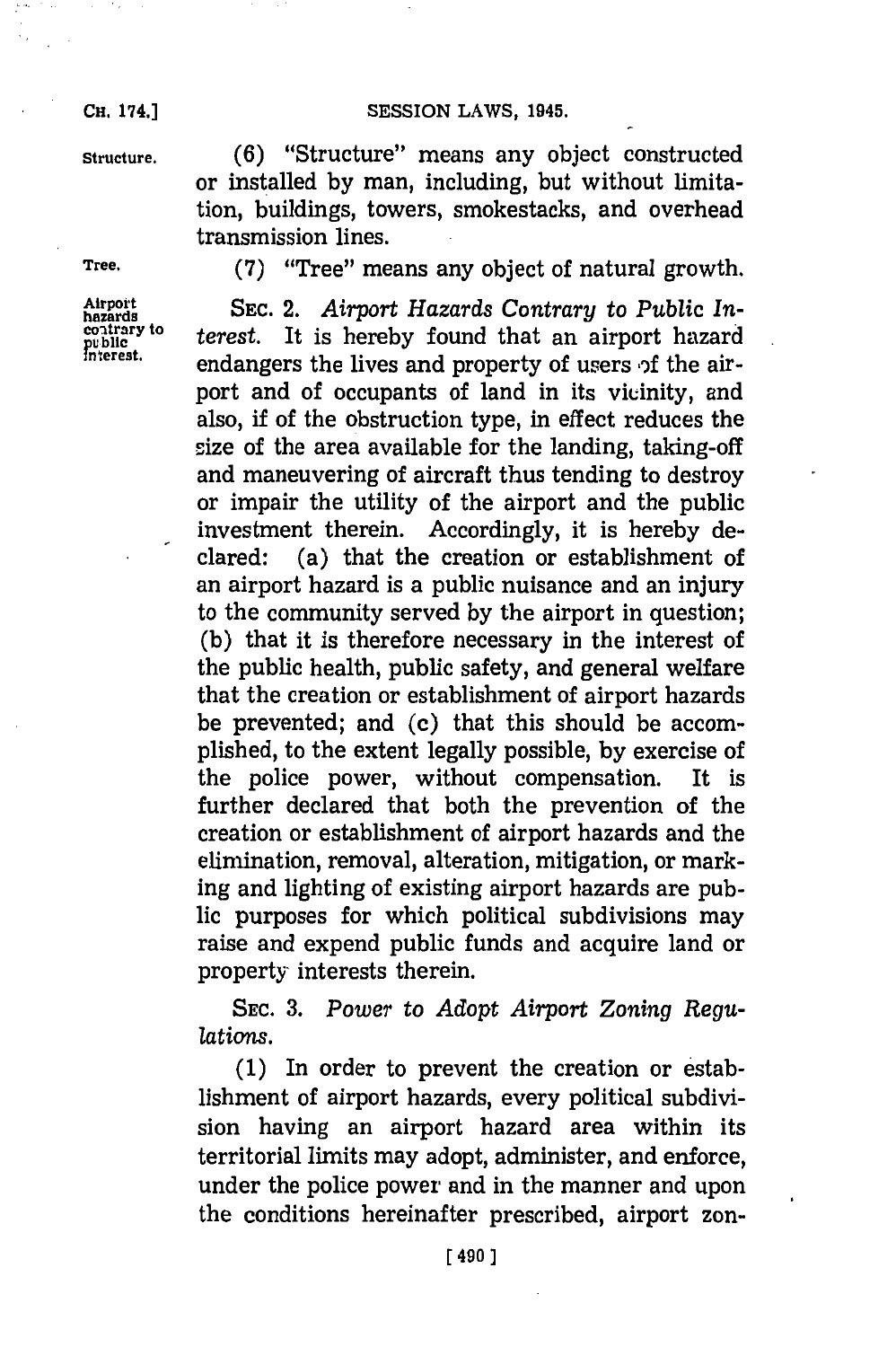ing regulations for such airport hazard area, which regulations may divide such area into zones, and, within such zones, specify the land uses permitted and regulate and restrict the height to which structures and trees may be erected or allowed to grow.

(2) Where an airport is owned or controlled **by Powers to** a political subdivision and any airport hazard area regulations. appertaining to such airport is located outside the territorial limits of said political subdivision, the political subdivision owning or controlling the airport and the political subdivision within which the airport hazard area is located may, **by** ordinance or resolution duly adopted, create a Joint Airport Zoning Board, which Board shall have the same power to adopt, administer and enforce airport zoning regulations applicable to the airport hazard area in question as that vested **by** subsection **(1)** in the political subdivision within which such area is located. Each such joint board shall have as members two representatives appointed **by** each political subdivision participating in its creation and in addition a chairman elected **by** a majority of the members so appointed.

SEc. *4. Relation* to *Comprehensive Zoning Regu-* **elation to comprehen- lations. comprehentations.** *comprehen- comprehen- comprehen- comprehen- comprehen- comprehen- comprehen- comprehen- comprehen- comprehen-*

**(1)** Incorporation. In the event that a political subdivision has adopted, or hereafter adopts, a comprehensive zoning ordinance regulating, among other things, the height of buildings, any airport zoning regulations applicable to the same area or portion .hereof, may be incorporated in and made a part of such comprehensive zoning regulations, and be administered and enforced in connection therewith.

(2) Conflict. In the event of conflict between any airport zoning regulations adopted under this act and any other regulations applicable to the same area, whether the conflict be with respect to the height of structures or trees, the use of land, or any other matter, and whether such other regulations, **[CH.** 174.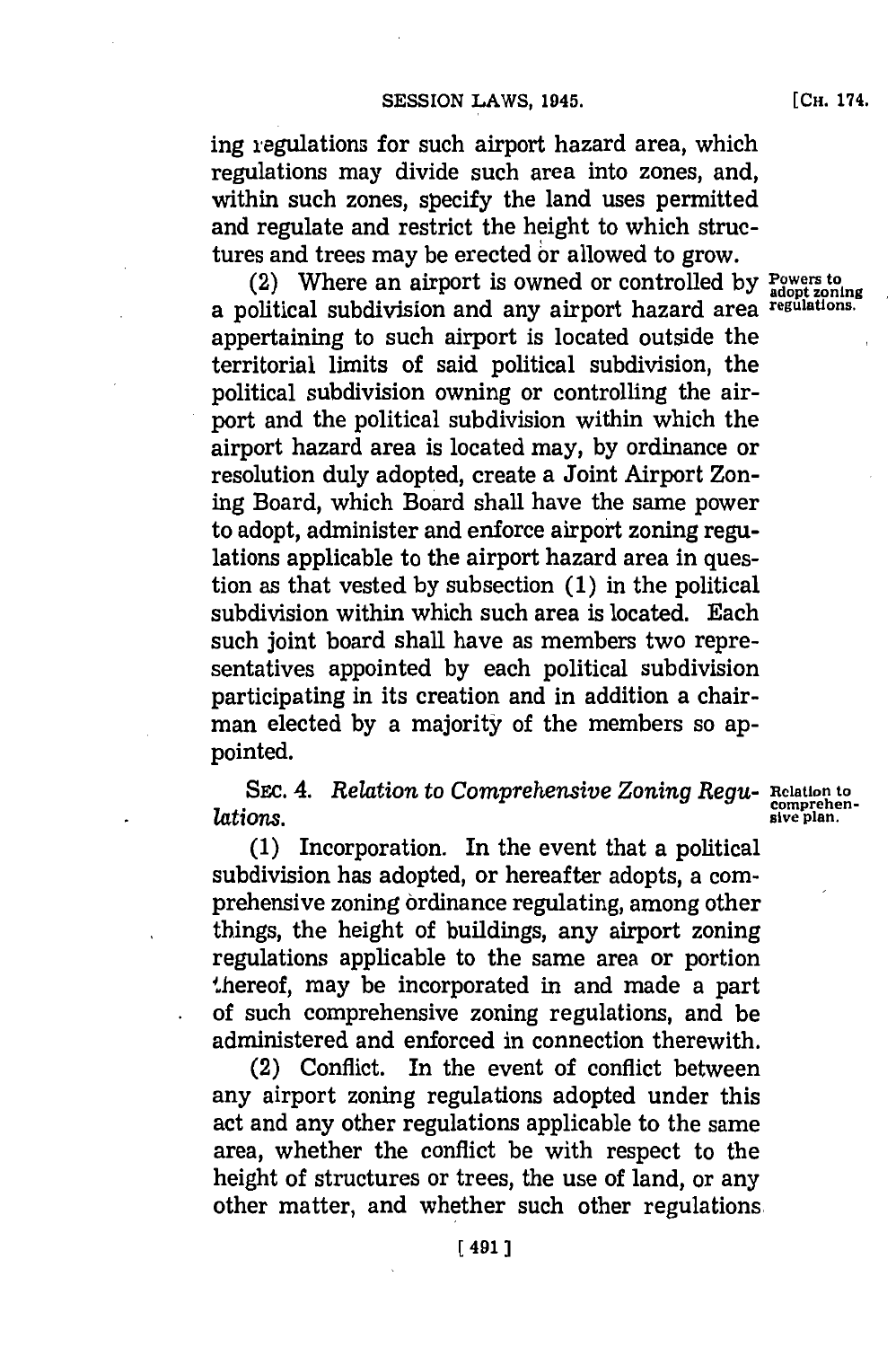### **CH.** 174.]

**CH. 74.]SESSION LAWS, 1945.**

were adopted **by** the political subdivision which adopted the airport zoning regulations or **by** some other political subdivision, the more stringent limitation or requirement shall govern and prevail.

**Procedure. SEC. 5.** *Procedure for Adoption of Zoning Regulations.*

> **(1)** Notice and Hearing. No airport zoning regulations shall be adopted, amended, or changed under this act except **by** action of the legislative body of the political subdivision in question, or the joint board provided for in section  $3(2)$ , after a public hearing in relation thereto, at which parties in interest and citizens shall have an opportunity to be heard. At least **15** days' notice. of the hearing shall be published in an official paper, or a paper of general circulation, in the political subdivision or subdivisions in which is located the airport hazard area to be zoned.

**Zoning com-** (2) Airport Zoning Commission. Prior to the mission. initial zoning of any airport hazard area under this act, the political subdivision or joint Airport Zoning Board which is to adopt the regulations shall appoint a Commission, to be known as the Airport Zoning Commission, to recommend the boundaries of the various zones to be established and the regulations to be adopted therefor. Such Commission shall make a perliminary report and hold public hearings thereon before submitting its final report, and the legislative body of the political subdivision or the joint Airport Zoning Board shall not hold its public hearings or take other action until it has received the final report of such Commission. Where a city plan commission or comprehensive zoning commission already exists, it may be appointed as the Airport Zoning Commission.

**Reqre** SEc. **6.** *Airport Zoning Requirements.*

**(1)** Reasonableness. **All** airport zoning regulations adopted under this act shall be reasonable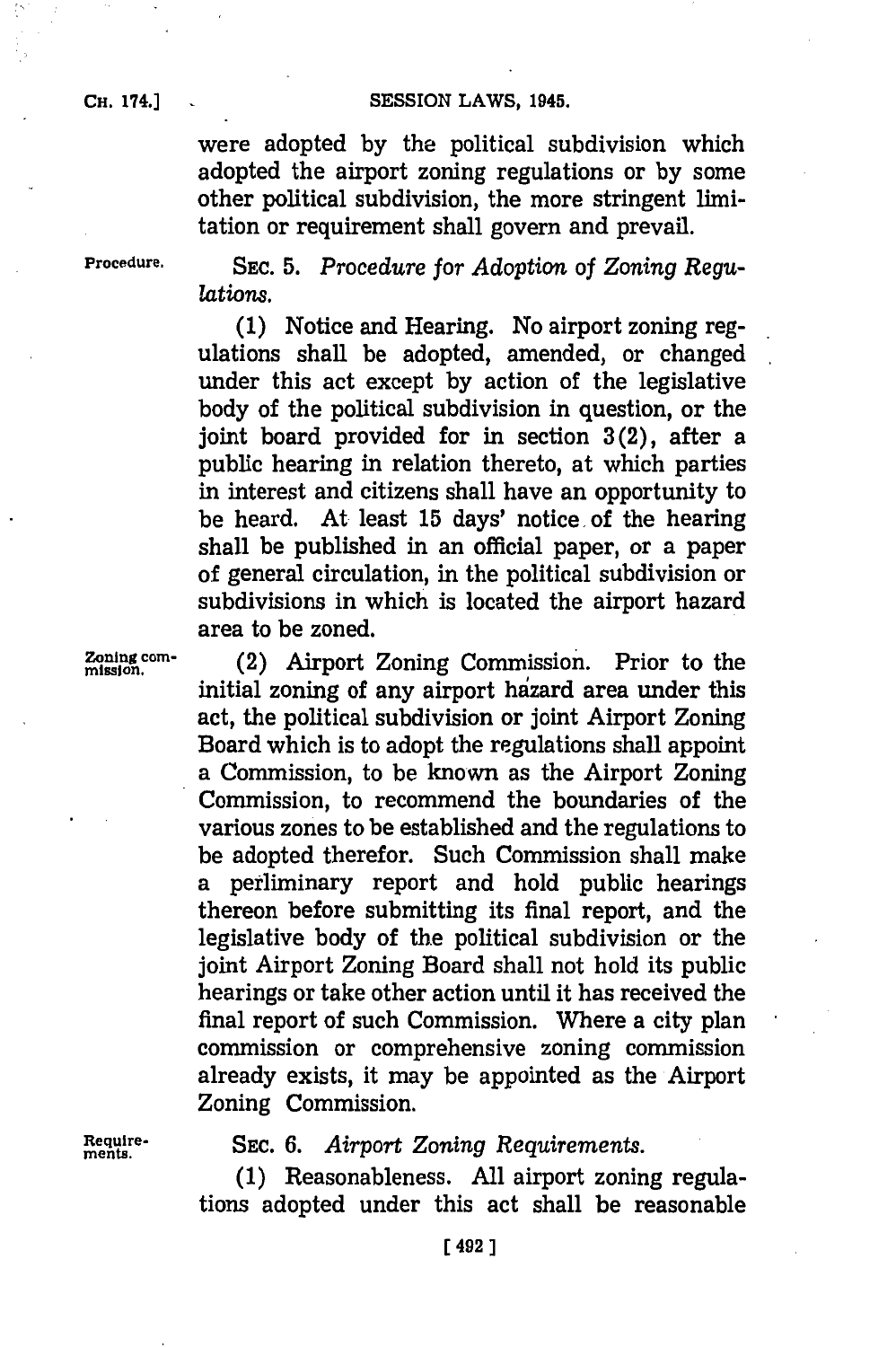and none shall impose any requirement or restriction which is not reasonably necessary to effectuate the purposes of this act. In determining what regulations it may adopt, each political subdivision and joint Airport Zoning Board shall consider, among other things, the character of the flying operations expected to be conducted at the airport, the nature of the terrain within the airport hazard area, the character of the neighborhood, and the uses to which the property to be zoned is put and adaptable.

(2) Non-conforming Uses. No airport zoning regulations adopted under this act shall require the removal, lowering, or other change or alteration of any structure or tree not conforming to the regulations when adopted or amended, or otherwise interfere with the continuance of any non-conforming use, except as provided in section **7(3).**

# SEC. 7. Permits and Variances. **Permits and Variances**, **Permits and**

**(1)** Permits. Any airport zoning regulations adopted under this act may require that a permit be obtained before any new structure or use may be constructed or established and before any existing use or structure may be substantially changed or substantially altered or repaired. In any event, however, all such regulations shall provide that before any non-conforming structure or tree may be replaced, substantially altered or repaired, rebuilt, allowed to grow higher, or replanted, a permit must be secured from the administrative agency authorized to administer and enforce the regulations, authorizing such replacement, change or repair. No permit shall be granted that would allow the establishment or creation of an airport hazard or permit a non-conforming structure or tree or non-conforming use to be made or become higher or become a greater hazard to air navigation than it was when the applicable regulation was adopted or than it is when the application for a permit is made. Except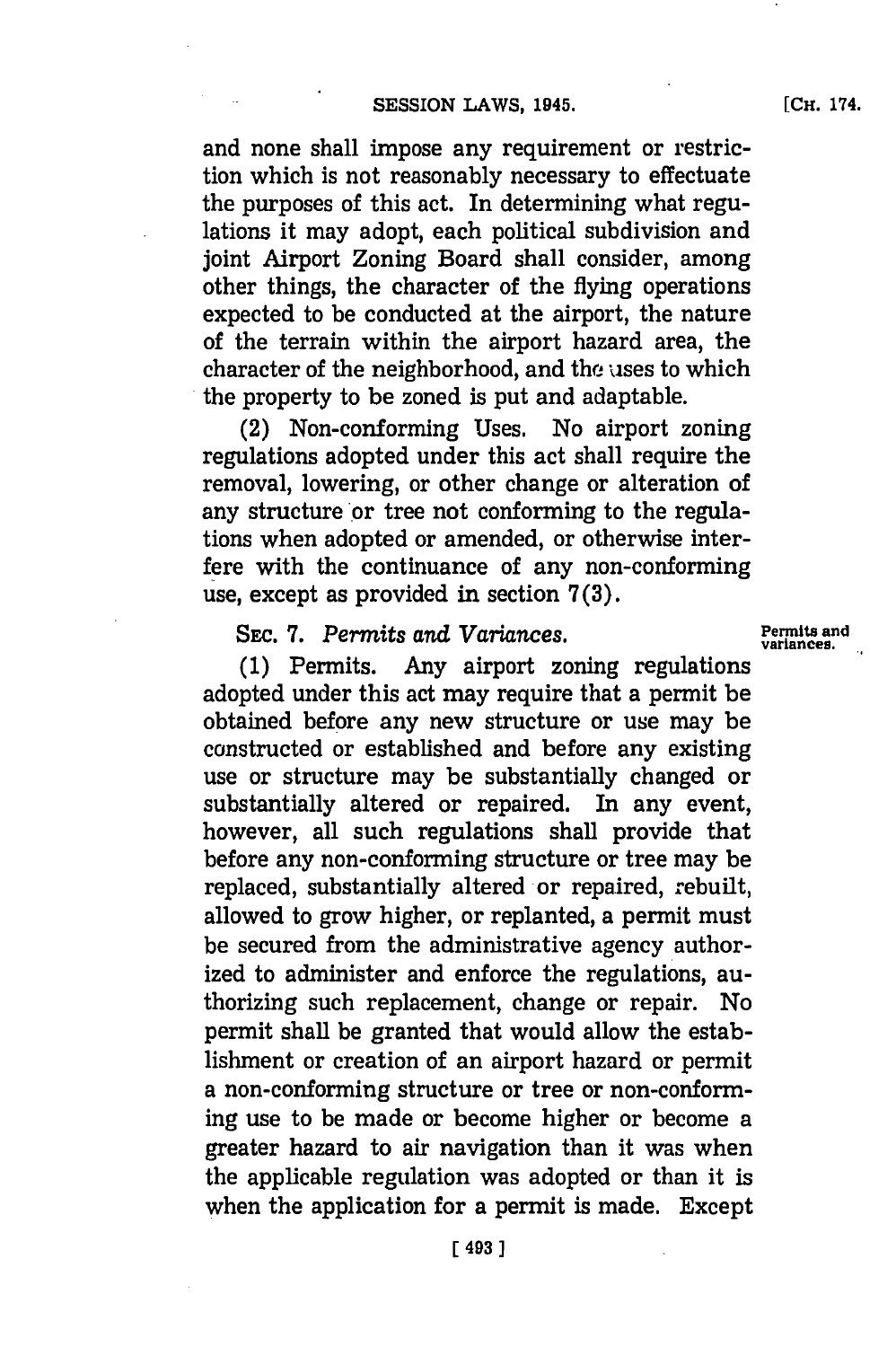**CH.** 174.]

as provided herein, all applications for permits shall be granted.

(2) Variances. Any person desiring to erect any structure, or increase the height of any structure, or permit the growth of any tree, or otherwise use his property in violation of airport zoning regulations adopted under this act, may apply to the Board of Adjustment for a variance from the zoning regulations in question. Such variances shall be allowed where a literal application or enforcement of the regulations would result in practical difficulty or unnecessary hardship and the relief granted would not be contrary to the public interest but do substantial justice and be in accordance with the spirit of the regulations and this act: *Provided,* That any variance may be allowed subject to any reasonable conditions that the Board of Adjustment may deem necessary to effectuate the purposes of this act.

Hazard marking and (3) Hazard Marking and Lighting. In granting lighting. **any permit or variance under this section**, the administrative agency or Board of Adjustment may, if it deems such action advisable to effectuate the purposes of this act and reasonable in the circumstances, so condition such permit or variance as to require the owner of the structure or tree in question to permit the political subdivision, at its own expense, to install, operate, and maintain thereon such markers and lights as may be necessary to indicate to flyers the presence of an airport hazard.

**Appeals.** SEc. **8.** *Appeals.*

**(1)** Any person aggrieved, or taxpayer affected, **by** any decision of an administrative agency made in its administration of airport zoning regulations adopted under this act, or any governing body of a political subdivision, or any joint Airport Zoning Board, which is of the opinion that a decision or such an administrative agency is an improper application of airport zoning regulations of concern to such governing body or board, may appeal to the Board of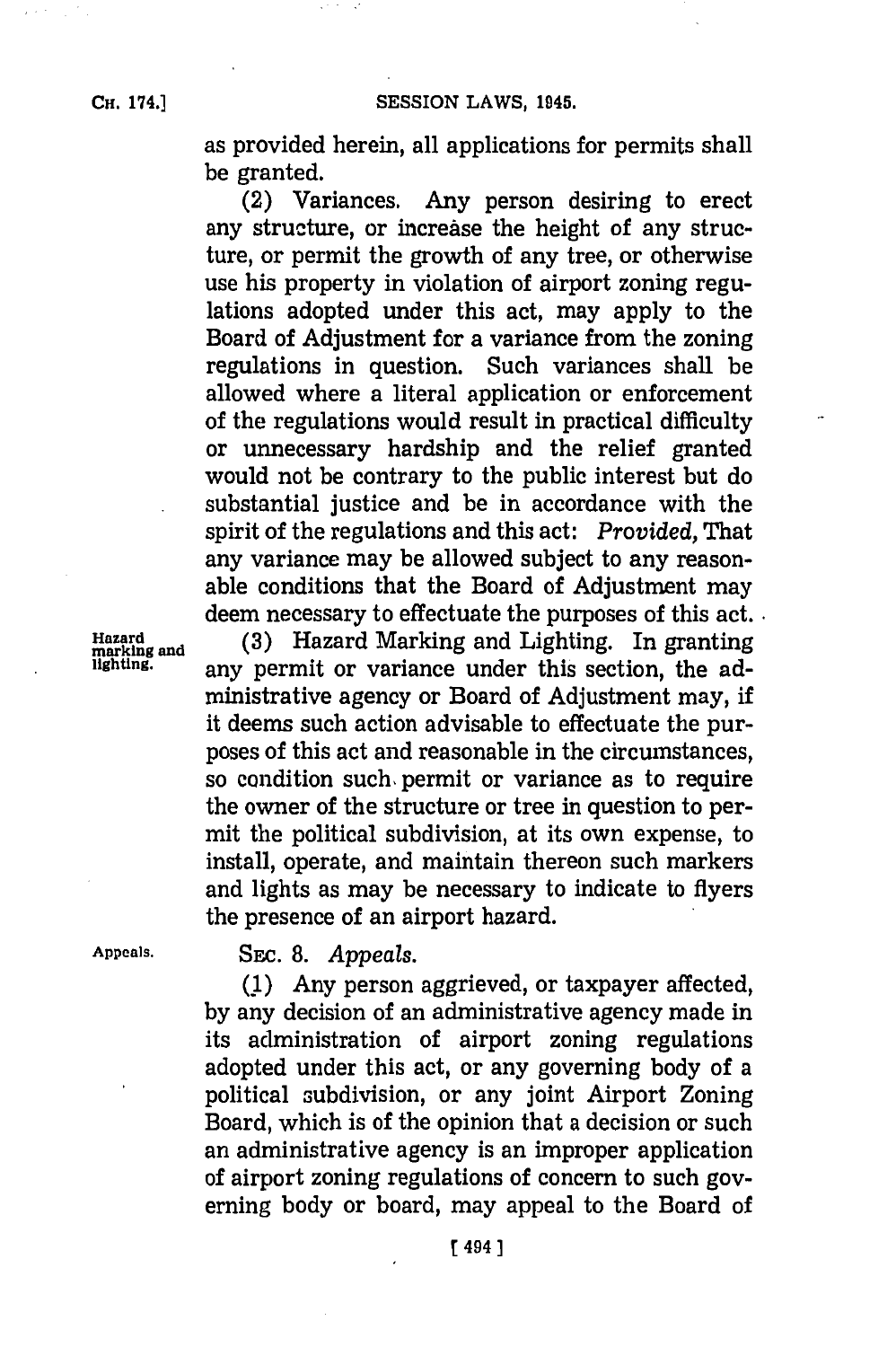Adjustment authorized to hear and decide appeals from the decisions of such administrative agency.

(2) **All** appeals taken under this section must be taken within a reasonable time, as provided **by** the rules of the Board, **by** filing with the agency from which the appeal is taken and with the Board a notice of appeal specifying the grounds thereof. The agency from which the appeal is taken shall forthwith transmit to the Board all the papers constituting the record upon which the action appealed from was taken.

**(3)** An appeal shall stay all proceedings in **Appeals.** furtherance of the action appealed from, unless the agency from which the appeal is taken certifies to the Board, after the notice **of** appeal has been filed with it, that **by** reason of the facts stated in the certificate a stay would, in its opinion, cause imminent peril to life or property. In such cases proceedings shall not be stayed otherwise than **by** order of the Board or notice to the agency from which the appeal is taken and on due cause shown.

(4) The Board shall fix a reasonable time for the hearing of appeals, give public notice and due notice to the parties in interest, and decide the same within a reasonable time. Upon the hearing any party may appear in person or **by** agent or **by** attorney.

**(5)** The Board may, in conformity with the provisions of this act, reverse or affirm wholly or partly, or modify, the order, requirement, decision, or determination appealed from and may make such order, requirement, decision, or determination as ought to be made, and to that end shall have all the powers of the administrative agency from which the appeal is taken.

SEC. 9. *Administration of Airport Zoning Regu-* Administra*lations.* All airport zoning regulations adopted under this act shall provide for the administration and enforcement of such regulations **by** an administrative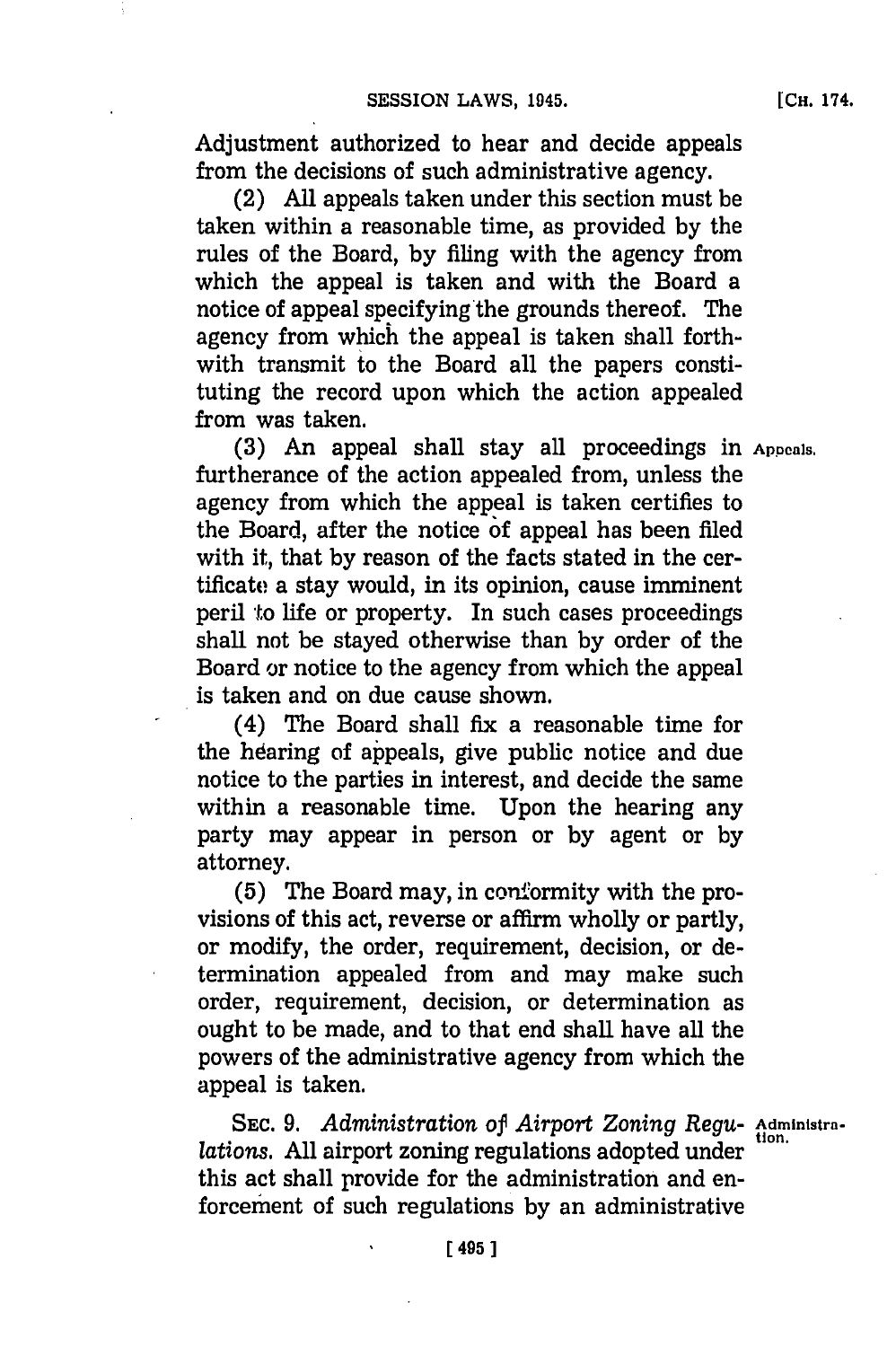agency which may be an agency created **by** such regulations or any official, board, or other existing agency of the political subdivision adopting the regulations or of one of the political subdivisions which participated in the creation of the joint Airport Zoning Board adopting the regulations, if satisfactory to that political subdivision, but in no case shall such administrative agency be or include any member of the Board of Adjustment. The duties of any administrative agency designated pursuant to this act shall include that of hearing and deciding all permits under section **7(l),** but such agency shall not have or exercise any of the powers herein delegated to the Board of' Adjustment.

**Board of SEc. 10.** *Board of Adjustment.* **adjustment. .(1) All** airport zoning regulations adopted under this act shall provide for a Board of Adjustment to have and exercise the following powers:

> (a) To hear and decide appeals from any order, requirement, decision, or determination made **by** the administrative agency in the enforcement of the airport zoning regulations, as provided in section **8.**

> **(b)** To hear and decide any special exceptions to the terms of the airport zoning regulations upon which such Board may be required to pass under such regulations.

> (c) To hear and decide specific variances under section **7** (2).

> (2) Where a zoning board of appeals or adjustment already exists, it may be appointed as the Board of Adjustment. Otherwise, the Board of **Ad**justment shall consist of five members, each to be appointed for a term of three years **by** the authority adopting the regulations and to be removable **by** the appointing authority for cause, upon written charges and after public hearing.

> **(3)** The concurring vote of a majority of the members of the Board of Adjustment shall be sufficient to reverse any order, requirement, decision, or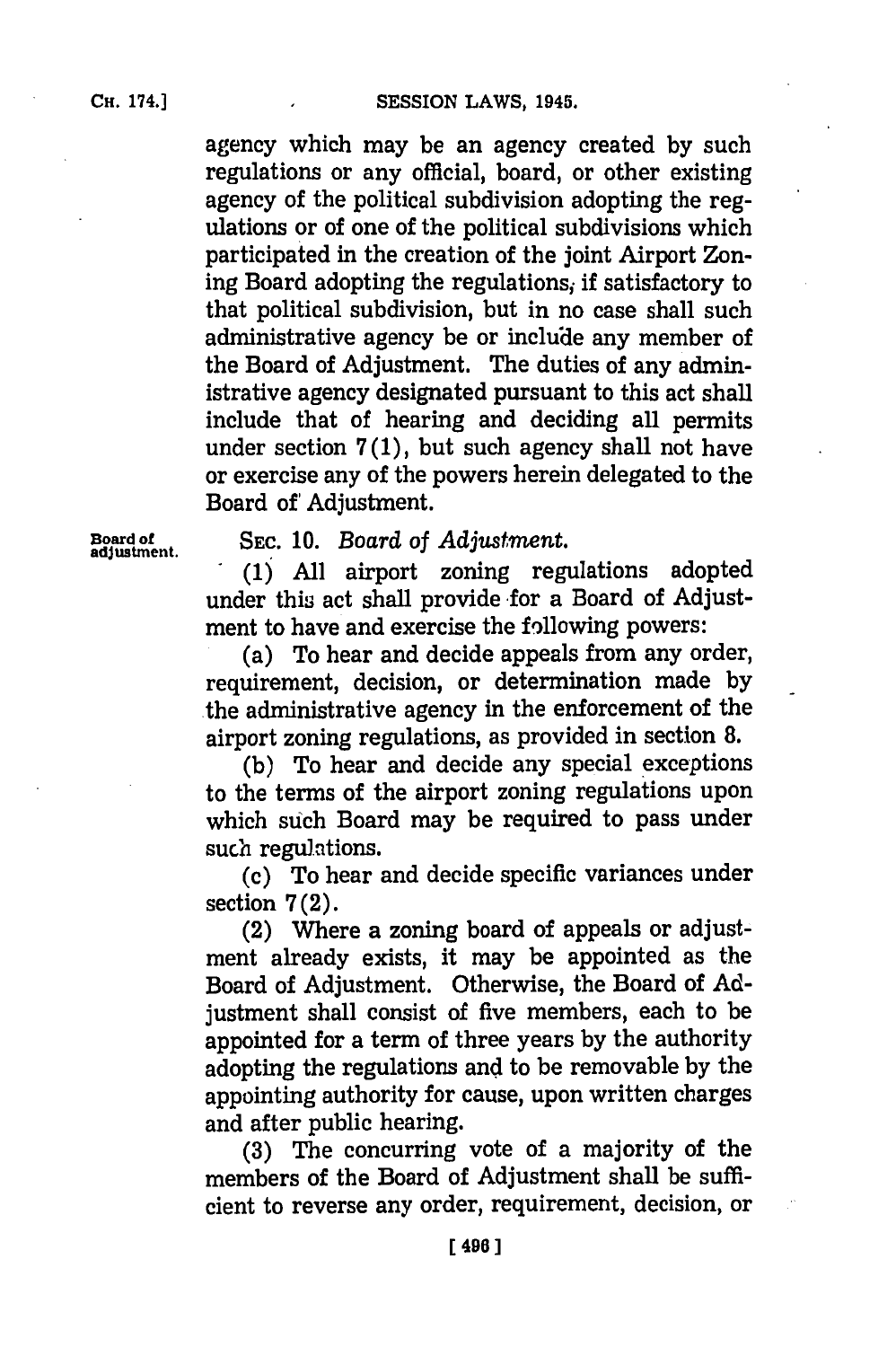**[CH.** 174.

determination of the administrative agency, or to decide in favor of the applicant on any matter upon which it is required to pass under the airport zoning regulations, or to effect any variation in such regulations.

(4) The Board shall adopt rules in accordance **Rules.** with the provisions of the ordinance or resolution **by** which it was created. Meetings of the Board shall be held at the call of the chairman and at such other times as the Board may determine. The chairman, or in his absence the acting chairman, may administer oaths and compel the attendance of witnesses. **All** hearings of the Board shall be public. The Board shall keep minutes of its proceedings, showing the vote of each member upon each question, or, if absent or failing to vote, indicating such fact, and shall keep records of its examinations and other official actions, all of which shall immediately be filed in the office of the Board and shall be a public record.

## SEC. 11. *Judicial Review.* Judicial

**(1)** Any person aggrieved, or taxpayer affected, **by** any decision of the Board of Adjustment, or any governing body of a political subdivision or any joint Airport Zoning Board which is of the opinion that a decision of a Board of Adjustment is illegal, may present to the Superior Court of the county in which the airport is located a verified petition setting forth that the decision is illegal, in whole or in part, and specifying the grounds of the illegality. Such petition shall be presented to the Court within **30** days after the decision is filed in the office of the Board.

(2) Upon presentation of such petition the Court may allow a writ of review directed to the Board of Adjustment to review such decision of the Board. The allowance of the writ shall not stay proceedings upon the decision appealed from, but the Court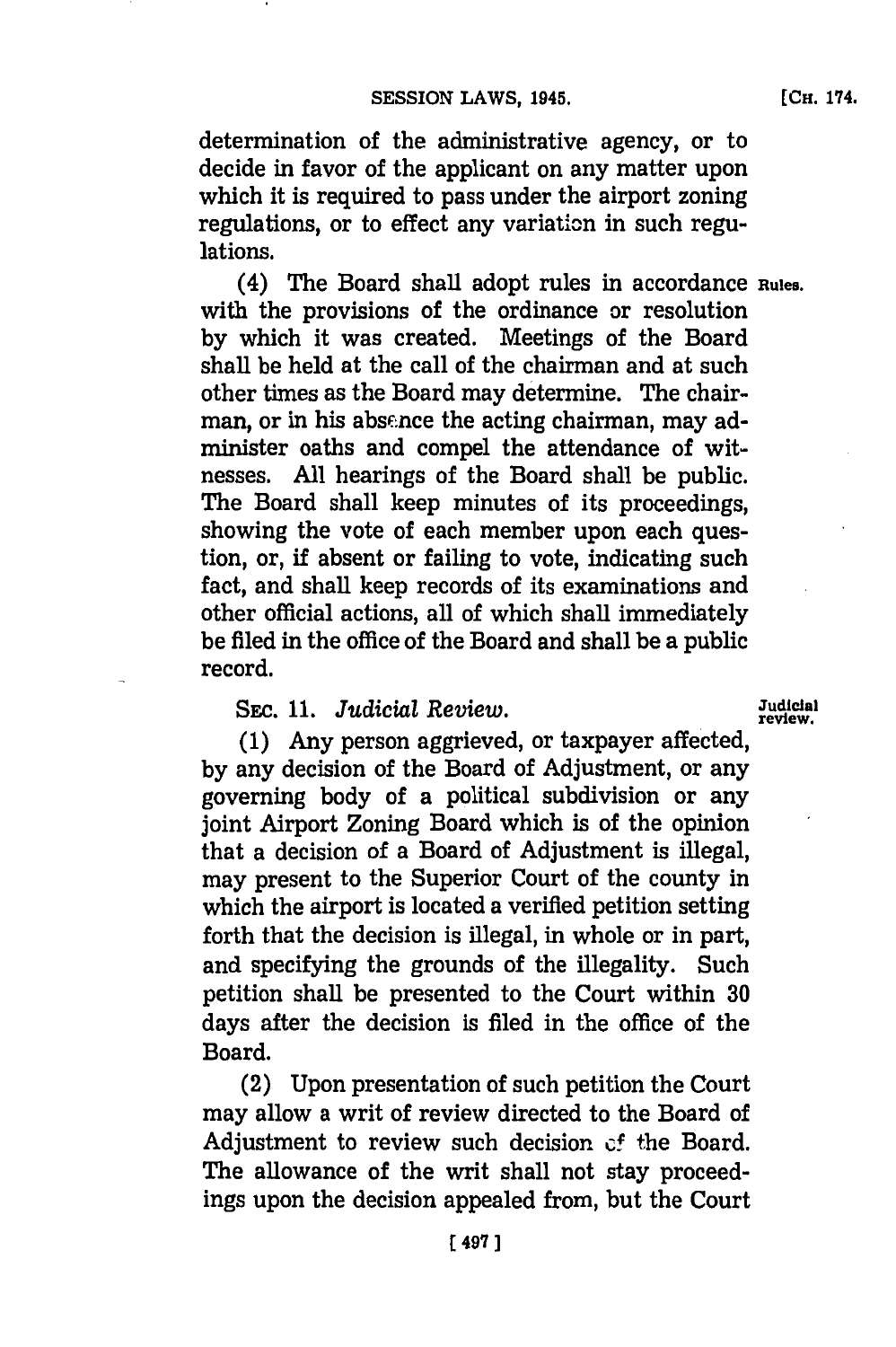may, on application, on notice to the Board and on due cause shown, grant a supersedeas.

**(3)** The Board of Adjustment shall not be required to return the original papers acted upon **by** it, but it shall be sufficient to return certified or sworn copies thereof or of such portions thereof as may be called for **by** the writ. The return shall concisely set forth such other facts as may be pertinent and material to show the grounds of the decision appealed from and shall be verified.

**rudieia.** (4) The Court shall have exclusive jurisdiction to affirm, modify, or set aside the decision brought up for review, in whole or in part, and if need be, to order further proceedings by the Board of Adjustment. The findings of fact. **by** the Board, if supported **by** substantial evidence, shall be accepted **by** the Court as conclusive, and no objection to a decision of the Board shall be considered **by** the Court unless such objection shall have been urged before the Board, or, if it was not so urged, unless there were reasonable grounds for failure  $\omega$  do so.

> **(5)** Costs shall not be allowed against the Board of Adjustment unless it appears to the Court that it acted with gross negligence, in bad faith, or with malice, in making the decision appealed from.

> **(6)** In any case in which airport zoning regulations adopted under this act, although generally reasonable, are held **by** a court to interfere with the use or enjoyment of a particular structure or parcel of land to such extent, or to be so onerous in their application to such a structure or parcel of land, as to constitute a taking or deprivation of that property in violation oi the Constitution of this state or the Constitution of the United States, such holding shall not affect the application of such regulations to other structures and parcels of land.

**Enforcement. SEC.** 12. *Enforcement and Remedies.* Each violation of this act or of any regulations, orders, or rulings promulgated or made pursuant to this act,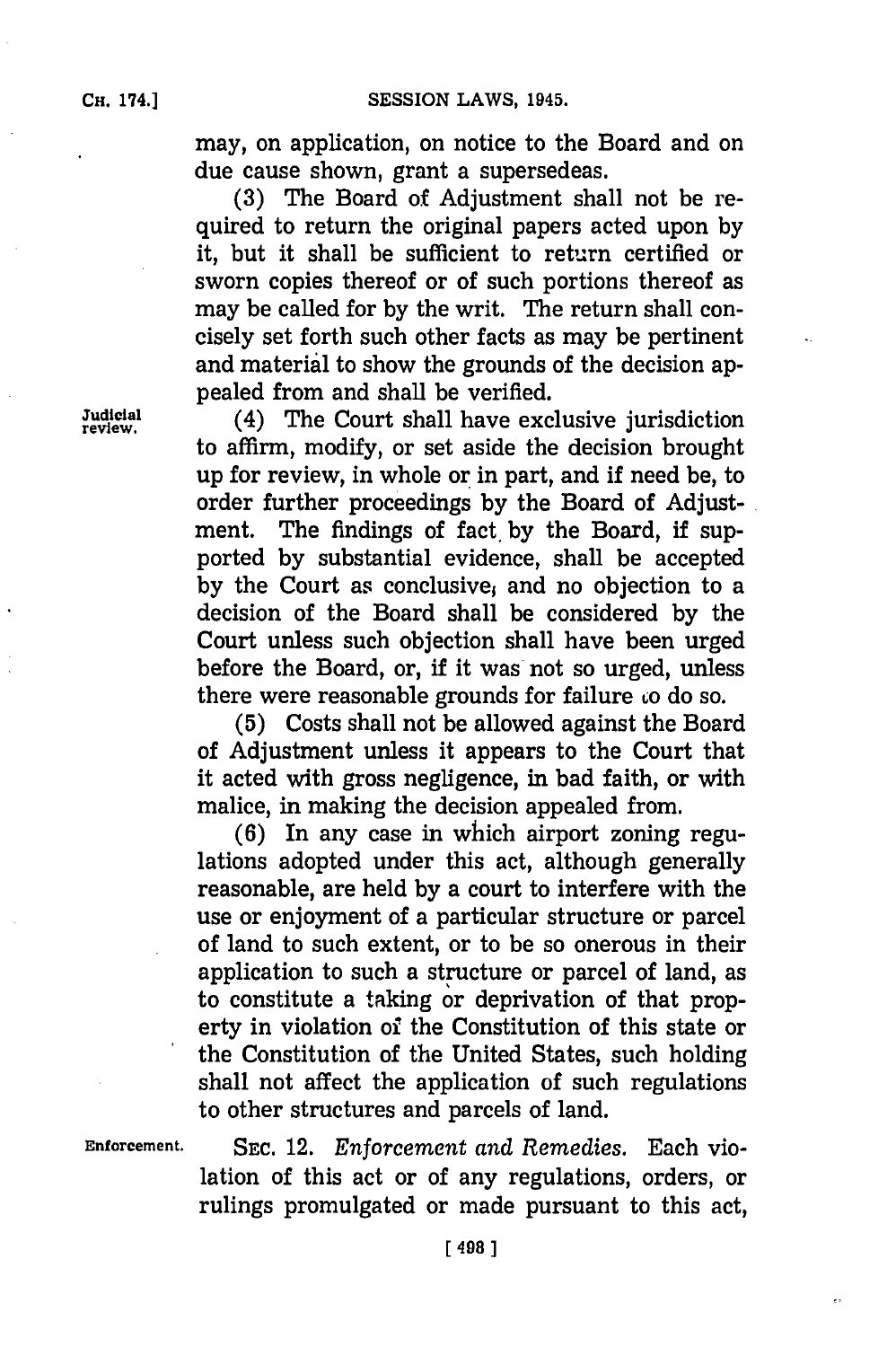shall constitute a misdemeanor, and each day a violation continues to exist shall constitute a separate offense. In addition, the political subdivision or agency adopting zoning regulations under this act may institute in any court of competent jurisdiction, an action to prevent, restrain, correct or abate any **Remedies.** violation of this act, or of airport zoning regulations adopted under this act, or of any order or ruling made in connection with their administration or enforcement, and the court shall adjudge to the plaintiff such relief, by way of injunction (which may be mandatory) or otherwise, as may be proper under all the facts and circumstances of the case, in order fully to effectuate the purposes of this act and of the regulations adopted and orders and rulings made pursuant thereto.

SEC. 13. *Acquisition of Air Rights.* In any case *Acquisition* of air rights. in which: (1) it is desired to remove, lower, or otherwise terminate a non-conforming structure or use; or (2) the approach protection necessary cannot, because of constitutional limitations, be provided **by** airport zoning regulations under this act; or **(3)** it appears advisable that the necessary approach protection be provided **by** acquisition of property rights rather than **by** airport zoning regulations, the political subdivision within which the property or non-conforming use is located or the political subdivision owning the airport or served **by** it may acquire, **by** purchase, grant, or condemnation in the manner provided **by** the law under which political subdivisions are authorized to acquire real property for public purposes, such air right, avigation casement, or other estate or interest in the property or non-conforming structure or use in question as may be necessary to effectuate the purposes of this act.

**SEC.** 14. *Severability.* If any provision of this act **Severability.** or the application thereof to any person or circum